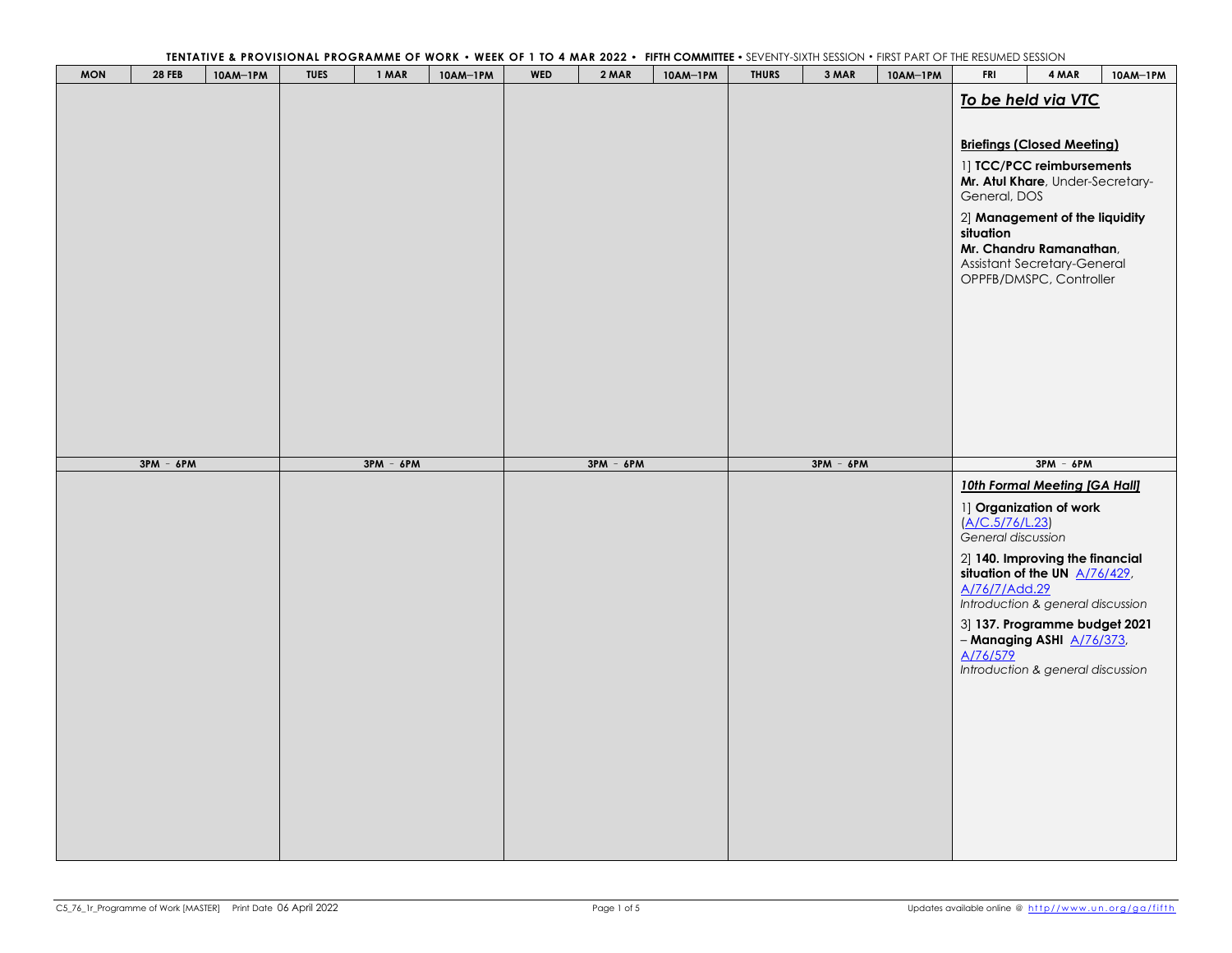**TENTATIVE & PROVISIONAL PROGRAMME OF WORK** • **WEEK OF 7 TO 11 MAR 2022** • **[FIFTH COMMITTEE](http://www.un.org/ga/fifth)** • SEVENTY-SIXTH SESSION • FIRST PART OF THE RESUMED SESSION

| <b>MON</b><br>7 MAR<br>10AM-1PM                                                                                                                           | <b>TUES</b><br>8 MAR                                                                      | 10AM-1PM | <b>WED</b>                                                                  | 9 MAR                                                                                                                                                                                                                                                                                                             | 10AM-1PM | .<br><u>JE V EINTH JIMITI JEJJIOT</u><br><b>THURS</b>                                                                                                                                                                                                                                                | <b>10 MAR</b> | 10AM-1PM | <b>FRI</b>                                                                                                                                              | <b>11 MAR</b>                                                                                                                                                            | 10AM-1PM |  |  |
|-----------------------------------------------------------------------------------------------------------------------------------------------------------|-------------------------------------------------------------------------------------------|----------|-----------------------------------------------------------------------------|-------------------------------------------------------------------------------------------------------------------------------------------------------------------------------------------------------------------------------------------------------------------------------------------------------------------|----------|------------------------------------------------------------------------------------------------------------------------------------------------------------------------------------------------------------------------------------------------------------------------------------------------------|---------------|----------|---------------------------------------------------------------------------------------------------------------------------------------------------------|--------------------------------------------------------------------------------------------------------------------------------------------------------------------------|----------|--|--|
| Items considered virtually introduced as of<br>today via electronic circulation of written                                                                | <b>Informal consultations</b>                                                             |          |                                                                             | 11th Formal Meeting [CRs. 2, 1, 3]                                                                                                                                                                                                                                                                                |          | Informal consultations                                                                                                                                                                                                                                                                               |               |          |                                                                                                                                                         | <b>Informal consultations</b>                                                                                                                                            |          |  |  |
| <b>statements</b><br>(C5 website - click here to view statements)<br>144. JIU AR 2021 and POW 2022<br><b>Informal consultations</b><br>To be held via VTC | To be held via VTC<br>137. Programme budget 2021<br>- Managing ASHI A/76/373,<br>A/76/579 |          | management:<br>Corr.1, A/76/733<br>A/76/724                                 | 11 143. Human resources<br>- <b>Composition</b> A/76/570 and<br>- Ethics Office A/76/76, A/76/551,<br>- Disciplinary matters A/76/602,<br>Introduction & general discussion                                                                                                                                       |          | To be held via VTC<br>143. Human resources<br>management:<br>Cluster I - HRM Reform Overview,<br>Global Strategy A/75/540,<br>A/75/765, A/73/372, Add.1,<br>A/73/497 (relevant parts)                                                                                                                |               |          | To be held via VTC<br>143. Human resources<br>management:<br>144. Joint Inspection Unit<br>Cluster VI - Change Management<br>A/74/669 (JIU/REP/2019/4), |                                                                                                                                                                          |          |  |  |
| 144. Joint Inspection Unit<br>- JIU 2021 annual report & PoW<br>2022 A/76/34, A/76/603                                                                    | <b>TBD</b>                                                                                |          | A/76/728<br>$-SG$ $A/76/613$ ,<br>- ACABQ <u>A/76/722</u><br>A/75/551/Add.1 | 2] 136. Review of efficiency<br>– Accountability <u>A/76/644</u> ,<br>Introduction & general discussion<br>3 136. Review of efficiency;<br>144. Joint Inspection Unit<br>Supply chain activities;<br>$-$ OIOS $A/76/139$ , $A/76/595$<br>$-$ JIU A/75/551 - (JIU/REP/2019/9)<br>Introduction & general discussion |          | - Mobility A/75/540/Add.1,<br>A/75/756, A/73/372/Add.2,<br>A/72/767, A/73/569<br>Cluster II - Composition and<br>desirable ranges A/76/570, Corr.1<br><u>A/76/733, A/75/591, Add.1,</u><br>A/75/775, A/75/771, A/74/82,<br>A/74/696, A/73/79, Add.1,<br>A/73/372/Add.3, A/73/497<br>(relevant parts) |               |          | A/74/669/Add.1                                                                                                                                          | - Learning: policies & platforms<br>A/75/713(JIU/REP/2020/2), Add.1<br>Cluster V - Internship programmes<br>A/73/377, Corr.1-(JIU/REP/2018/1,<br>Corr.1), A/73/377/Add.1 |          |  |  |
|                                                                                                                                                           |                                                                                           |          |                                                                             |                                                                                                                                                                                                                                                                                                                   |          |                                                                                                                                                                                                                                                                                                      |               |          |                                                                                                                                                         |                                                                                                                                                                          |          |  |  |
| $3PM - 6PM$                                                                                                                                               | $3PM - 6PM$                                                                               |          |                                                                             | $3PM - 6PM$                                                                                                                                                                                                                                                                                                       |          |                                                                                                                                                                                                                                                                                                      | $3PM - 6PM$   |          |                                                                                                                                                         | $3PM - 6PM$                                                                                                                                                              |          |  |  |
| <b>Informal consultations</b><br>To be held via VTC                                                                                                       | <b>Informal consultations</b><br>To be held via VTC                                       |          |                                                                             | <b>TO BE DETERMINED</b>                                                                                                                                                                                                                                                                                           |          | <b>Informal consultations</b><br>To be held via VTC                                                                                                                                                                                                                                                  |               |          |                                                                                                                                                         | <b>Informal consultations</b><br>To be held via VTC                                                                                                                      |          |  |  |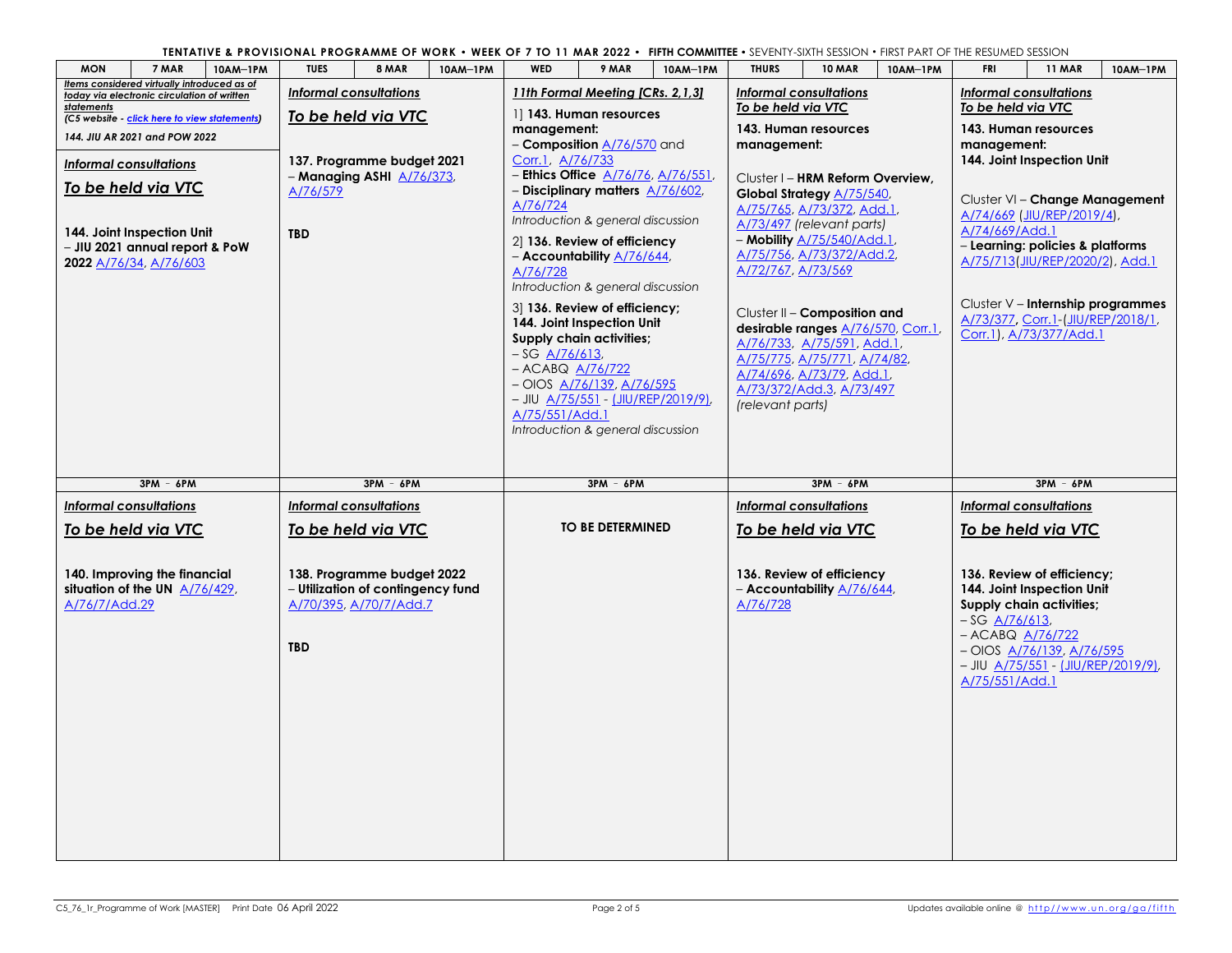**TENTATIVE & PROVISIONAL PROGRAMME OF WORK** • **WEEK OF 14 TO 18 MAR 2022** • **[FIFTH COMMITTEE](http://www.un.org/ga/fifth)** • SEVENTY-SIXTH SESSION • FIRST PART OF THE RESUMED SESSION

| <b>MON</b>                                                                     | <b>14 MAR</b> | 10AM-1PM | <b>TUES</b>          | <b>15 MAR</b>                                                          | 10AM-1PM | <b>WED</b>            | <b>16 MAR</b>                                                                              | 10AM-1PM | <b>THURS</b>            | <b>17 MAR</b>                                                | 10AM-1PM | <b>FRI</b>                                                 | <b>18 MAR</b>                                                                              | 10AM-1PM |  |  |
|--------------------------------------------------------------------------------|---------------|----------|----------------------|------------------------------------------------------------------------|----------|-----------------------|--------------------------------------------------------------------------------------------|----------|-------------------------|--------------------------------------------------------------|----------|------------------------------------------------------------|--------------------------------------------------------------------------------------------|----------|--|--|
| <b>Informal consultations</b>                                                  |               |          |                      | <b>Informal consultations</b>                                          |          |                       | Items considered virtually introduced as of<br>today via electronic circulation of written |          |                         | <b>Informal consultations</b>                                |          |                                                            | Items considered virtually introduced as of<br>today via electronic circulation of written |          |  |  |
| To be held via VTC                                                             |               |          | To be held via VTC   |                                                                        |          | statements            | (C5 website - click here to view statements)                                               |          |                         | To be held via VTC                                           |          | statements<br>(C5 website - click here to view statements) |                                                                                            |          |  |  |
|                                                                                |               |          |                      |                                                                        |          | 138. SPMs: UNSMIL     |                                                                                            |          |                         |                                                              |          | 136. UNHCR FRR                                             |                                                                                            |          |  |  |
| 143. Human resources                                                           |               |          |                      | 136. Review of efficiency                                              |          |                       | 138. Revised estimates: HRC                                                                |          | <b>TBD</b>              |                                                              |          |                                                            |                                                                                            |          |  |  |
| management                                                                     |               |          |                      | 144. Joint Inspection Unit                                             |          |                       | <b>Informal consultations</b>                                                              |          |                         |                                                              |          |                                                            | <b>Informal consultations</b>                                                              |          |  |  |
| 144. Joint Inspection Unit                                                     |               |          | $-SG$ A/76/613.      | - Supply chain activities:                                             |          |                       | To be held via VTC                                                                         |          |                         |                                                              |          |                                                            | To be held via VTC                                                                         |          |  |  |
| Cluster III - Ethics Office $A/76/76$ ,                                        |               |          | $-$ ACABQ $A/76/722$ |                                                                        |          |                       |                                                                                            |          |                         |                                                              |          |                                                            |                                                                                            |          |  |  |
| A/76/551, A/75/82 and Corr.1,<br>A/75/515, A/74/78, A/74/539,                  |               |          |                      | $-$ OIOS $A/76/139$ , $A/76/595$<br>- JIU A/75/551 - (JIU/REP/2019/9), |          |                       | 138. Programme budget 2022                                                                 |          |                         |                                                              |          |                                                            | 136. Review of efficiency                                                                  |          |  |  |
| A/73/89, A/73/183 (relevant parts)                                             |               |          | A/75/551/Add.1       |                                                                        |          | - SPMs: UNSMIL        | A/76/6(Sect.3)/Add.8,                                                                      |          |                         |                                                              |          |                                                            | - UNHCR FRR A/76/635, A/76/729                                                             |          |  |  |
| - Disciplinary matters A/76/602,<br>A/76/724, A/75/648, A/75/776,              |               |          |                      |                                                                        |          | A/76/7/Add.38         |                                                                                            |          |                         |                                                              |          |                                                            |                                                                                            |          |  |  |
| A/74/64, A/74/558, A/73/71,                                                    |               |          | <b>TBD</b>           |                                                                        |          |                       |                                                                                            |          |                         |                                                              |          |                                                            | 144. Joint Inspection Unit<br>- JIU 2021 annual report & PoW                               |          |  |  |
| A/73/183 (relevant parts)<br>- Conflict of interest A/73/187-                  |               |          |                      |                                                                        |          |                       |                                                                                            |          |                         |                                                              |          |                                                            | 2022 A/76/34, A/76/603                                                                     |          |  |  |
| [JIU/REP/2017/9, A/73/187/Add.1                                                |               |          |                      |                                                                        |          | - Rev. estimates: HRC | A/76/524/Add.1, A/76/7/Add.36                                                              |          |                         |                                                              |          |                                                            |                                                                                            |          |  |  |
|                                                                                |               |          |                      |                                                                        |          |                       |                                                                                            |          |                         |                                                              |          |                                                            |                                                                                            |          |  |  |
| Cluster IV $-$ Amdnts. to Staff Regs                                           |               |          |                      |                                                                        |          |                       |                                                                                            |          |                         |                                                              |          |                                                            |                                                                                            |          |  |  |
| and Rules A/74/289, A/74/732,<br>A/73/378, Add.1, A/73/622                     |               |          |                      |                                                                        |          |                       |                                                                                            |          |                         |                                                              |          |                                                            |                                                                                            |          |  |  |
|                                                                                |               |          |                      |                                                                        |          |                       |                                                                                            |          |                         |                                                              |          |                                                            |                                                                                            |          |  |  |
|                                                                                |               |          |                      |                                                                        |          |                       |                                                                                            |          |                         |                                                              |          |                                                            |                                                                                            |          |  |  |
|                                                                                |               |          |                      |                                                                        |          |                       |                                                                                            |          |                         |                                                              |          |                                                            |                                                                                            |          |  |  |
|                                                                                | $3PM - 6PM$   |          |                      | $3PM - 6PM$                                                            |          |                       | $3PM - 6PM$                                                                                |          |                         | $3PM - 6PM$                                                  |          |                                                            | $3PM - 6PM$                                                                                |          |  |  |
| Items considered virtually introduced as of                                    |               |          |                      | <b>Informal consultations</b>                                          |          |                       |                                                                                            |          |                         | Items considered virtually introduced as of                  |          |                                                            | <b>Informal consultations</b>                                                              |          |  |  |
| today via electronic circulation of written<br>statements                      |               |          |                      |                                                                        |          |                       | <b>TO BE DETERMINED</b>                                                                    |          | statements              | today via electronic circulation of written                  |          |                                                            |                                                                                            |          |  |  |
| (C5 website - click here to view statements)<br>138. Organizational resilience |               |          |                      | To be held via VTC                                                     |          |                       |                                                                                            |          | 138. Flexible workplace | (C5 website - click here to view statements)                 |          |                                                            | To be held via VTC                                                                         |          |  |  |
|                                                                                |               |          | <b>TBD</b>           |                                                                        |          |                       |                                                                                            |          |                         |                                                              |          |                                                            | 140. Improving the financial                                                               |          |  |  |
| <b>Informal consultations</b>                                                  |               |          |                      |                                                                        |          |                       |                                                                                            |          |                         | <b>Informal consultations</b>                                |          |                                                            | situation of the UN $A/76/429$ ,                                                           |          |  |  |
| To be held via VTC                                                             |               |          |                      |                                                                        |          |                       |                                                                                            |          |                         | To be held via VTC                                           |          | A/76/7/Add.29                                              |                                                                                            |          |  |  |
|                                                                                |               |          |                      |                                                                        |          |                       |                                                                                            |          |                         |                                                              |          |                                                            |                                                                                            |          |  |  |
| 138. Programme budget 2022<br>- Organizational resilience                      |               |          |                      |                                                                        |          |                       |                                                                                            |          |                         | 138. Programme budget 2022<br>- Flexible workplace A/76/669, |          | <b>TBD</b>                                                 |                                                                                            |          |  |  |
| A/76/607, A/76/7/Add.37                                                        |               |          |                      |                                                                        |          |                       |                                                                                            |          | A/76/746                |                                                              |          |                                                            |                                                                                            |          |  |  |
|                                                                                |               |          |                      |                                                                        |          |                       |                                                                                            |          |                         |                                                              |          |                                                            |                                                                                            |          |  |  |
| <b>TBD</b>                                                                     |               |          |                      |                                                                        |          |                       |                                                                                            |          | <b>TBD</b>              |                                                              |          |                                                            |                                                                                            |          |  |  |
|                                                                                |               |          |                      |                                                                        |          |                       |                                                                                            |          |                         |                                                              |          |                                                            |                                                                                            |          |  |  |
|                                                                                |               |          |                      |                                                                        |          |                       |                                                                                            |          |                         |                                                              |          |                                                            |                                                                                            |          |  |  |
|                                                                                |               |          |                      |                                                                        |          |                       |                                                                                            |          |                         |                                                              |          |                                                            |                                                                                            |          |  |  |
|                                                                                |               |          |                      |                                                                        |          |                       |                                                                                            |          |                         |                                                              |          |                                                            |                                                                                            |          |  |  |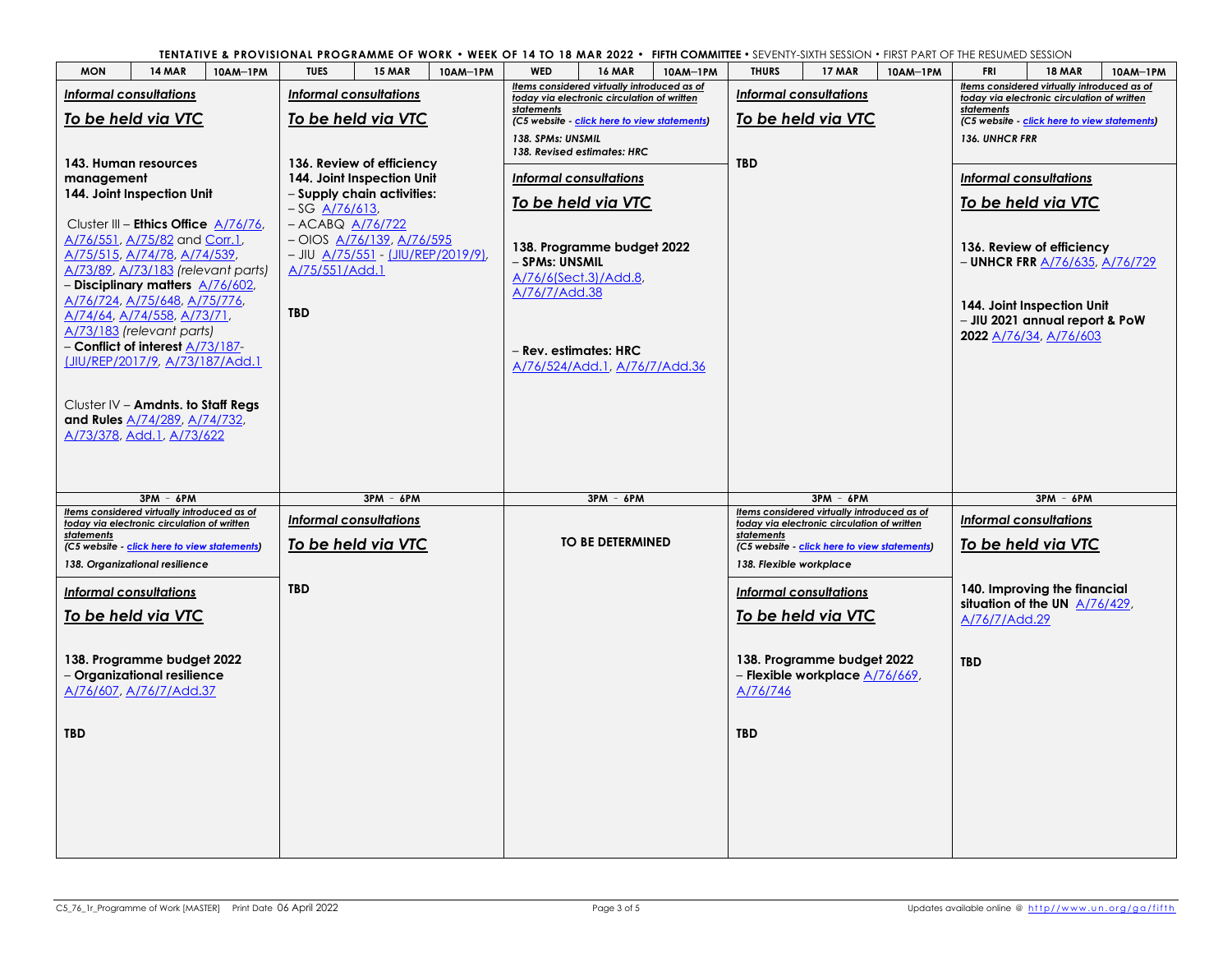**TENTATIVE & PROVISIONAL PROGRAMME OF WORK** • **WEEK OF 21 TO 25 MAR 2022** • **[FIFTH COMMITTEE](http://www.un.org/ga/fifth)** • SEVENTY-SIXTH SESSION • FIRST PART OF THE RESUMED SESSION

| <b>MON</b> | <b>21 MAR</b>                 | 10AM-1PM | <b>TUES</b>                                                                                                                                                                                                                                                                                                                                                                                                                                                       | <b>22 MAR</b>                                                                                                                                                | 10AM-1PM | WED                                                                                                                                                                                                                                                                                                                                                                                                                                                          | <b>23 MAR</b>                 | 10AM-1PM | <b>THURS</b>                                                                                                                                                                                                                                                                                                             | <b>24 MAR</b>                                                                        | 10AM-1PM | FRI                                                                       | <b>25 MAR</b>                                       | 10AM-1PM |  |
|------------|-------------------------------|----------|-------------------------------------------------------------------------------------------------------------------------------------------------------------------------------------------------------------------------------------------------------------------------------------------------------------------------------------------------------------------------------------------------------------------------------------------------------------------|--------------------------------------------------------------------------------------------------------------------------------------------------------------|----------|--------------------------------------------------------------------------------------------------------------------------------------------------------------------------------------------------------------------------------------------------------------------------------------------------------------------------------------------------------------------------------------------------------------------------------------------------------------|-------------------------------|----------|--------------------------------------------------------------------------------------------------------------------------------------------------------------------------------------------------------------------------------------------------------------------------------------------------------------------------|--------------------------------------------------------------------------------------|----------|---------------------------------------------------------------------------|-----------------------------------------------------|----------|--|
|            | <b>Informal consultations</b> |          |                                                                                                                                                                                                                                                                                                                                                                                                                                                                   | <b>Informal consultations</b>                                                                                                                                |          |                                                                                                                                                                                                                                                                                                                                                                                                                                                              | <b>Informal consultations</b> |          |                                                                                                                                                                                                                                                                                                                          | <b>Informal consultations</b>                                                        |          |                                                                           | <b>Informal consultations</b>                       |          |  |
|            |                               |          | To be held via VTC                                                                                                                                                                                                                                                                                                                                                                                                                                                |                                                                                                                                                              |          |                                                                                                                                                                                                                                                                                                                                                                                                                                                              |                               |          |                                                                                                                                                                                                                                                                                                                          |                                                                                      |          | To be held via VTC                                                        |                                                     |          |  |
| <b>TBD</b> | To be held via VTC            |          | 143. Human resources<br>management:<br>Cluster I - HRM Reform Overview,<br>Global Strategy A/75/540,<br>A/75/765, A/73/372, Add.1,<br>A/73/497 (relevant parts)<br>- Mobility A/75/540/Add.1,<br>A/75/756, A/73/372/Add.2,<br>A/72/767, A/73/569<br>Cluster II - Composition and<br>desirable ranges A/76/570, Corr.1,<br>A/76/733, A/75/591, Add.1,<br>A/75/775, A/75/771, A/74/82,<br>A/74/696, A/73/79, Add.1,<br>A/73/372/Add.3, A/73/497<br>(relevant parts) |                                                                                                                                                              |          | To be held via VTC<br>143. Human resources<br>management<br>144. Joint Inspection Unit<br>Cluster III - Ethics Office A/76/76,<br>A/76/551, A/75/82 and Corr.1,<br>A/75/515, A/74/78, A/74/539,<br>A/73/89, A/73/183 (relevant parts)<br>- Disciplinary matters A/76/602,<br>A/76/724, A/75/648, A/75/776,<br>A/74/64, A/74/558, A/73/71,<br>A/73/183 (relevant parts)<br>- Conflict of interest A/73/187-<br>(JIU/REP/2017/9, A/73/187/Add.1)<br><b>TBD</b> |                               |          | To be held via VTC<br>136. Review of efficiency<br>- Accountability A/76/644,<br>A/76/728<br>136. Review of efficiency;<br>144. Joint Inspection Unit<br>Supply chain activities;<br>$-SG$ A/76/613,<br>$-$ ACABQ $A/76/722$<br>$-$ OIOS $A/76/139$ , $A/76/595$<br>- JIU A/75/551 - (JIU/REP/2019/9),<br>A/75/551/Add.1 |                                                                                      |          | 136. Review of efficiency<br>- UNHCR FRR A/76/635, A/76/729<br><b>TBD</b> |                                                     |          |  |
|            | $3PM - 6PM$                   |          |                                                                                                                                                                                                                                                                                                                                                                                                                                                                   | $3PM - 6PM$                                                                                                                                                  |          |                                                                                                                                                                                                                                                                                                                                                                                                                                                              | $3PM - 6PM$                   |          |                                                                                                                                                                                                                                                                                                                          | $3PM - 6PM$                                                                          |          |                                                                           | $3PM - 6PM$                                         |          |  |
|            | <b>Informal consultations</b> |          |                                                                                                                                                                                                                                                                                                                                                                                                                                                                   | <b>Informal consultations</b>                                                                                                                                |          |                                                                                                                                                                                                                                                                                                                                                                                                                                                              |                               |          |                                                                                                                                                                                                                                                                                                                          | <b>Informal consultations</b>                                                        |          |                                                                           | <b>Informal consultations</b>                       |          |  |
|            | To be held via VTC            |          |                                                                                                                                                                                                                                                                                                                                                                                                                                                                   | To be held via VTC                                                                                                                                           |          |                                                                                                                                                                                                                                                                                                                                                                                                                                                              | <b>TO BE DETERMINED</b>       |          |                                                                                                                                                                                                                                                                                                                          | To be held via VTC                                                                   |          |                                                                           | To be held via VTC                                  |          |  |
| <b>TBD</b> |                               |          | A/76/579                                                                                                                                                                                                                                                                                                                                                                                                                                                          | 137. Programme budget 2021<br>- Managing ASHI <u>A/76/373</u> ,<br>138. Programme budget 2022<br>- Utilization of contingency fund<br>A/70/395, A/70/7/Add.7 |          |                                                                                                                                                                                                                                                                                                                                                                                                                                                              |                               |          | <b>TBD</b><br>$4:30 - 6$ PM                                                                                                                                                                                                                                                                                              | 138. Programme budget 2022<br>- Organizational resilience<br>A/76/607, A/76/7/Add.37 |          | <b>TBD</b><br>$4:30 - 6$ PM<br>- SPMs: UNSMIL<br>A/76/7/Add.38            | 138. Programme budget 2022<br>A/76/6(Sect.3)/Add.8, |          |  |